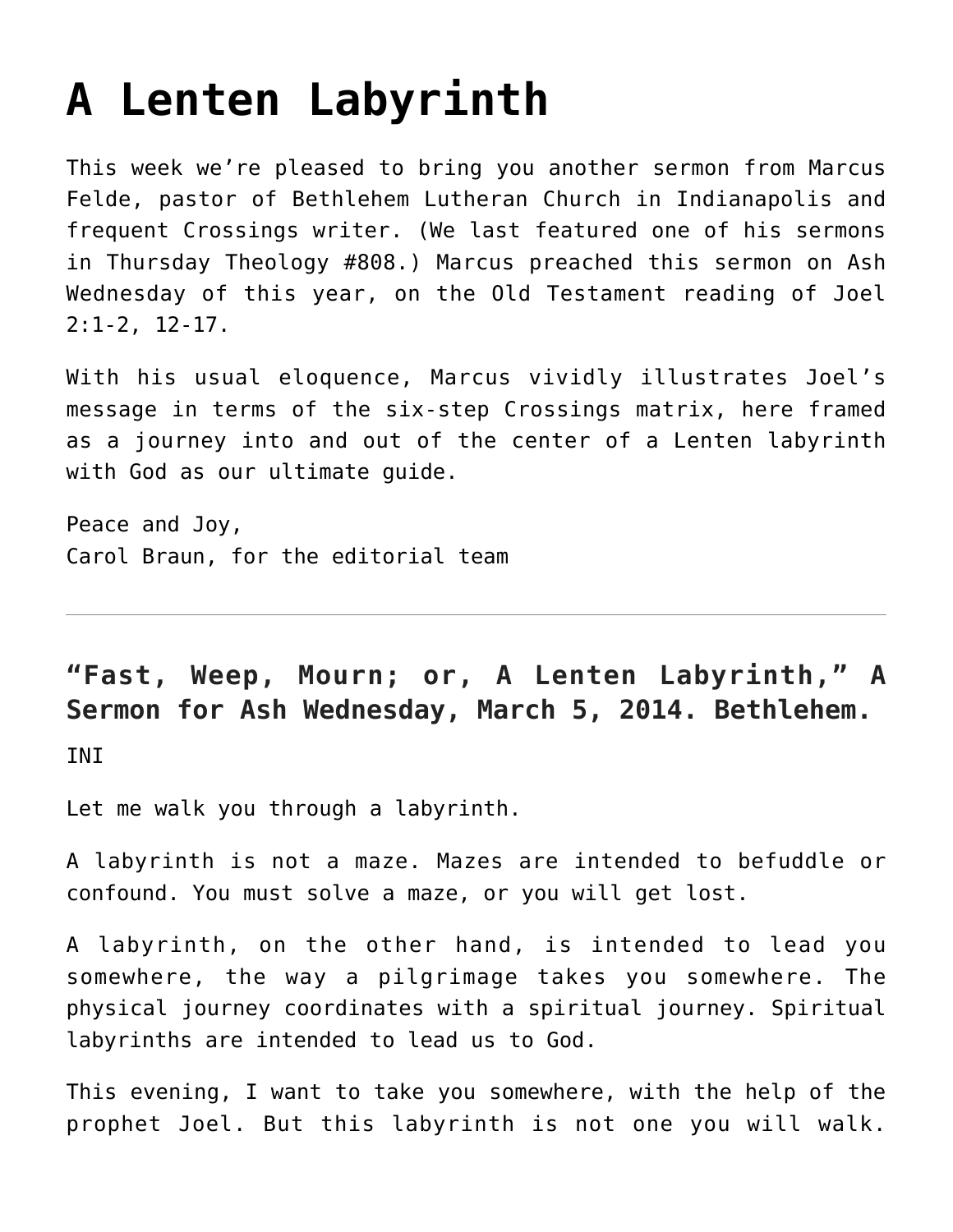Instead, the Word of God will lead you in, and the Word of God will lead you back out. Pilgrimages or labyrinths might usually be thought of as means by which you find your way to God, but I am not talking that way. I want to adapt the practice so that the labyrinth represents the way *God* leads lost people back to God.

Joel—his name means "the Lord is God"—invites us on this journey. He will lead us into the labyrinth. At the center of the labyrinth we will "cross" a bridge. Then the Word of God will take us back out into the "real world" we left behind a few minutes earlier, changed.

*Remember*, the Word of God will do the work in this labyrinth. Our task is simply to hear God, so that God can work in us to make us new. David prays in Psalm 51, "Create in me a clean heart, O God." The labyrinth we will go through is simply a way of representing how God does that in people like us.

We begin outside the maze, in the "real world." The prophet Joel tells us that the Lord is angry. He wants people's attention:

*Blow the trumpet in Zion; sound the alarm on my holy mountain! Let all the inhabitants of the land tremble, for the day of the Lord is coming.*

Joel expresses the danger of the present situation; and he suggests that the way out is for the people to listen to God.

*Even now, says the Lord, return to me with all your heart, with fasting, with weeping, and with mourning.*

There may be hope, but people must listen to what God says. And the first three words of God are: Fast. Weep. Mourn. Each command represents a stage of the labyrinth through which God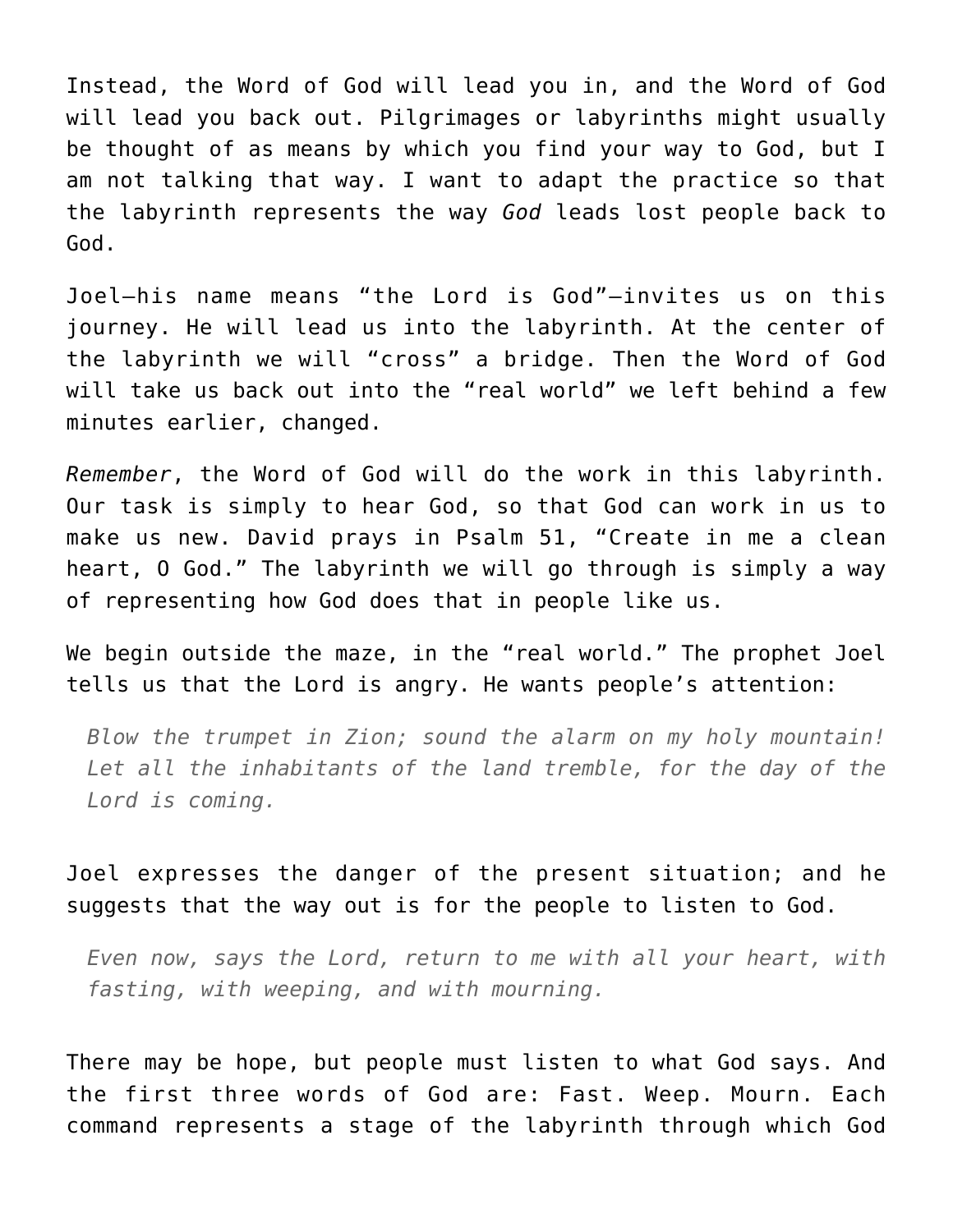will take us.

I

The first stage of this labyrinth is "fasting."

Why would God tell people: "Stop eating"? Don't we have to eat in order to stay alive? Food is good, and eating is natural!

The reason God tells people to stop eating is that they are eating "obliviously," and that is a sin. This is not *only*true of eating. It applies to satisfying any of our other needs or appetites. But it is *even* true of eating, that to enjoy the good things of this world, without a concern for whether others are able to enjoy them, is sin.

The specific commandment which covers this sort of sin is "You shall love your neighbor as yourself."

Do you remember the story about the rich man and Lazarus? The rich man ate sumptuously *without concern* for the needs of Lazarus, so he was condemned.

God says to all of us: "Stop eating." Until you are ready to see what others need, you yourself don't deserve to eat. The reason for giving *anything* up for Lent, is not to make you more virtuous. Or help you lose weight. It is, by making you more conscious of your own need, to make you more aware of the needs of others.

(Let me make the distinction again here, which applies throughout this labyrinth. You do not get through the labyrinth by following orders. "Fast" is not the first thing on a checklist of what you must do to get to God. It is the first thing you have to *hear* from God, for God to get you through.)

2

The second stage of our labyrinth is labeled "Weep!"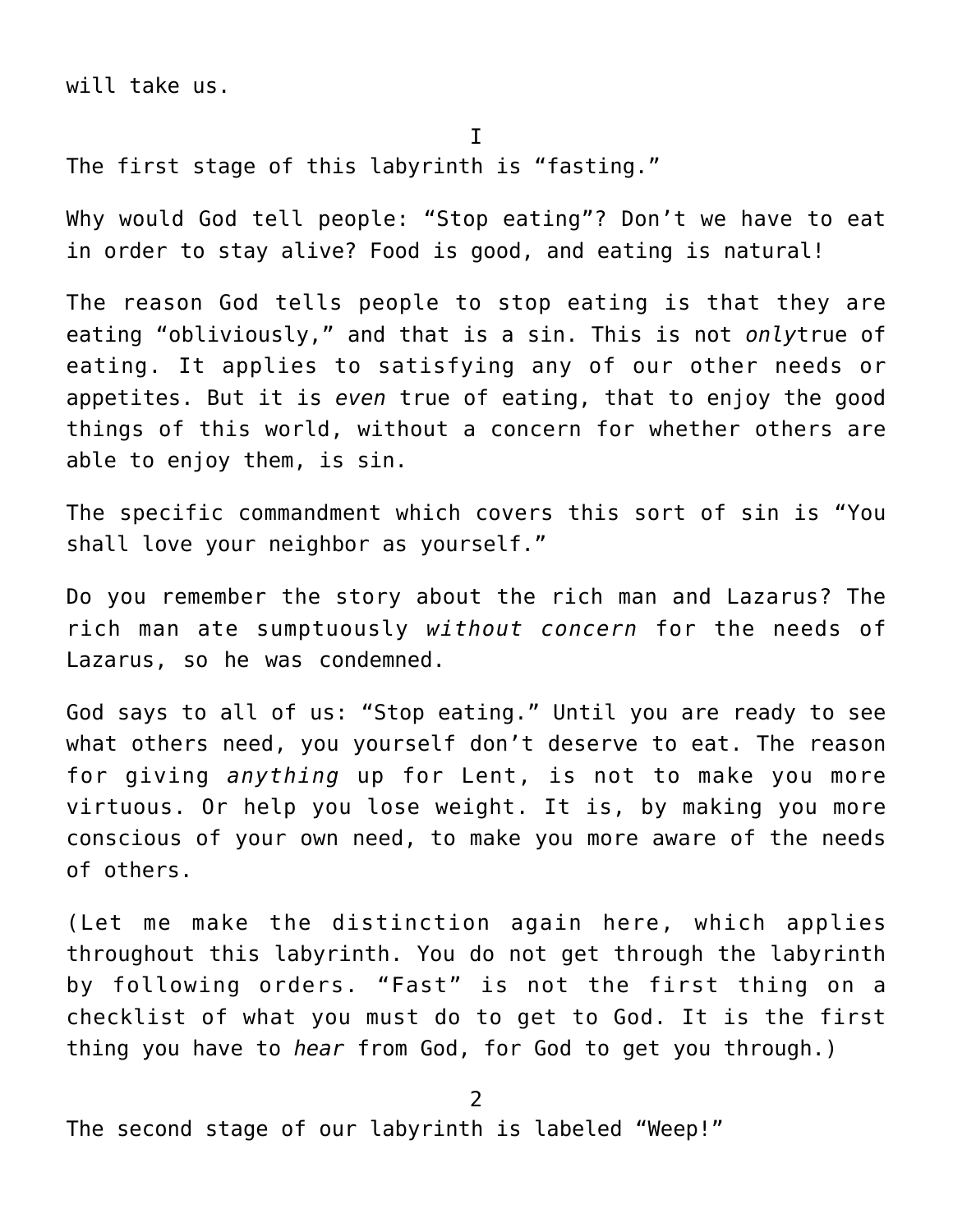## But why cry?

We ought to cry because of what we learned about ourselves in stage one of the labyrinth. The fact that we are able to eat "obliviously" means something is wrong with us. Luther says in the Small Catechism that we "should fear and love God so that we neither endanger nor harm the lives of our neighbors, **but instead help and support them in all of life's needs**." Which means, if we do not "help and support our neighbors in all of life's needs," we do not fear and love God as we ought. And if we do not fear and love God as we ought, well, we should weep.

3

Stage three of the labyrinth: "Mourn." We are now about as far from "the real world" and as close to the center of the labyrinth as we can get.

What does it mean to mourn? The prophet Joel is telling us how serious our problem is. He is telling us we are done for. "Like blackness spread upon the mountains—(the way the shadow of a great cloud sweeps inexorably across the side of a mountain)—a great and powerful army comes." The army of God coming to destroy those who do not love their neighbor as they ought. God is angry with us for being oblivious to others.

Living for ourselves always seems like a good idea at the time. "Every man for himself (every woman for herself)." But such living is the curse of the world. It is like living without God. It is like…not living.

+

We have reached the center of the labyrinth. We have been brought as low as God can bring us. Things are as dark as they can be. We are truly sorry. And we are a long ways from the security of our former existence.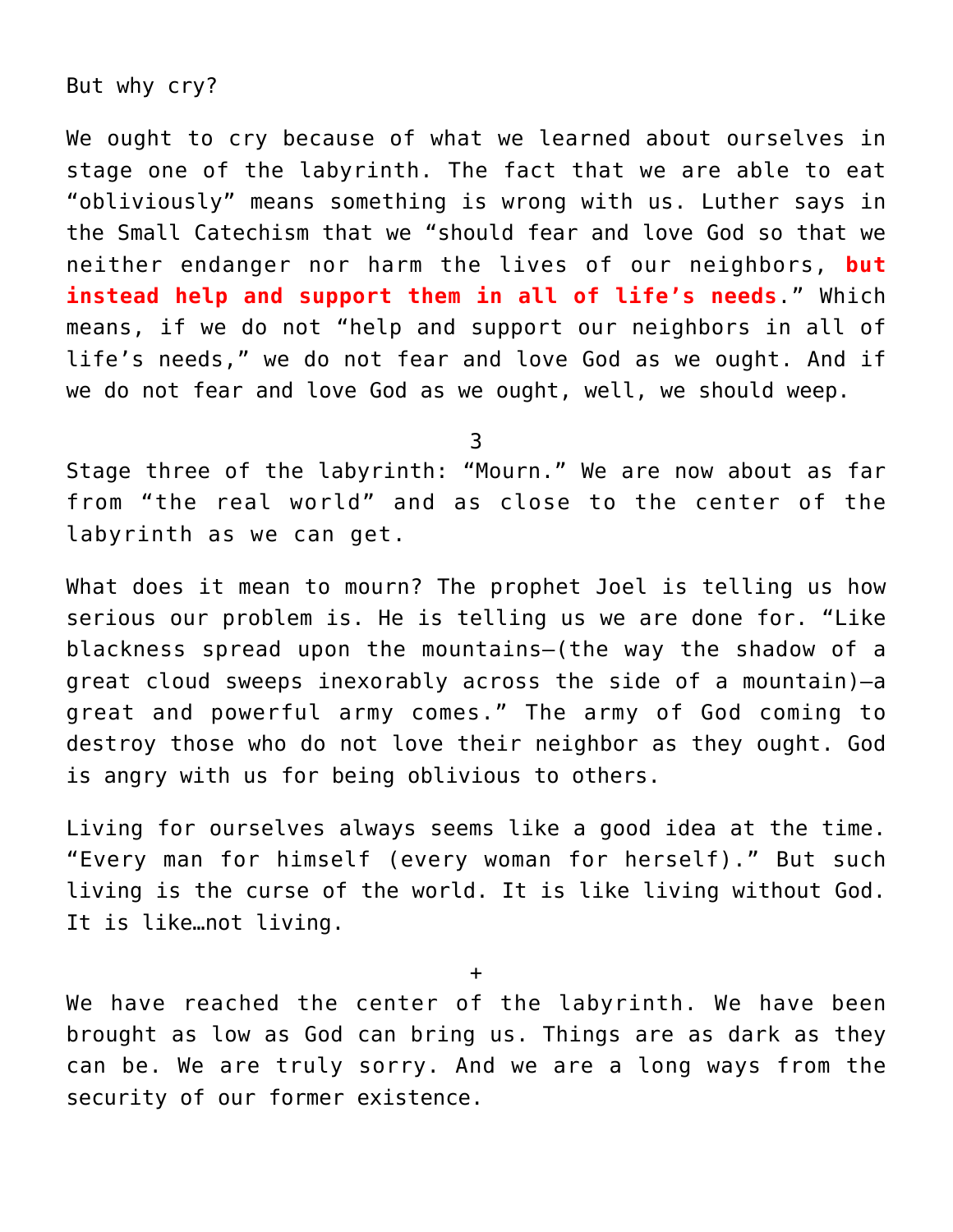Joel is not able to lead us out of this labyrinth he got us into! All he can do is offer hints. But here in the middle of the labyrinth you and I find a man on a cross, Jesus of Nazareth, with an offer: Jesus wants to take us out of the labyrinth, back to the real world, changed. He is acquainted with our sin and guilt. But he is a physician. We are who he came to serve. He lives to make us better. To flip us. Turn us inside out. Make us people who *do* fear and love God as we ought.

4

So, stage four of the labyrinth begins. Jesus says, as he once told Mary and Martha's brother Lazarus, "Come on out of that grave!" When we emerge from the dark side of the labyrinth into the clearing in the middle, we are in for a surprise: good news about our prospects. "You shall not die but live," the Gospel says to us. God has redeemed us!

I would call this fourth stage of the labyrinth "Rejoice!" Here is our God we were looking for! Just as Joel hinted he might, he has in fact relented from punishing. Christ on the cross is the sign of a God who is "gracious and merciful, slow to anger, and abounding in steadfast love." God has sent his Son to save us who were enslaved to our own needs so that we can live for God. We are as glad as glad can be, to hear what God has done for us by his Son.

5

Stage five is where, by the work of the Holy Spirit, the laughing starts, as our hearts catch (by faith) the ball that is tossed to us by grace. We laugh to see that, like a Samaritan leaning over a man in a certain ditch, God has come to save us. Warmed by his love for us, we are drawn to love the God whom we cannot see. We are well on our way out of the labyrinth when we believe that God was in Christ reconciling the world to himself, not counting…*not counting* our trespasses. Not counting how many